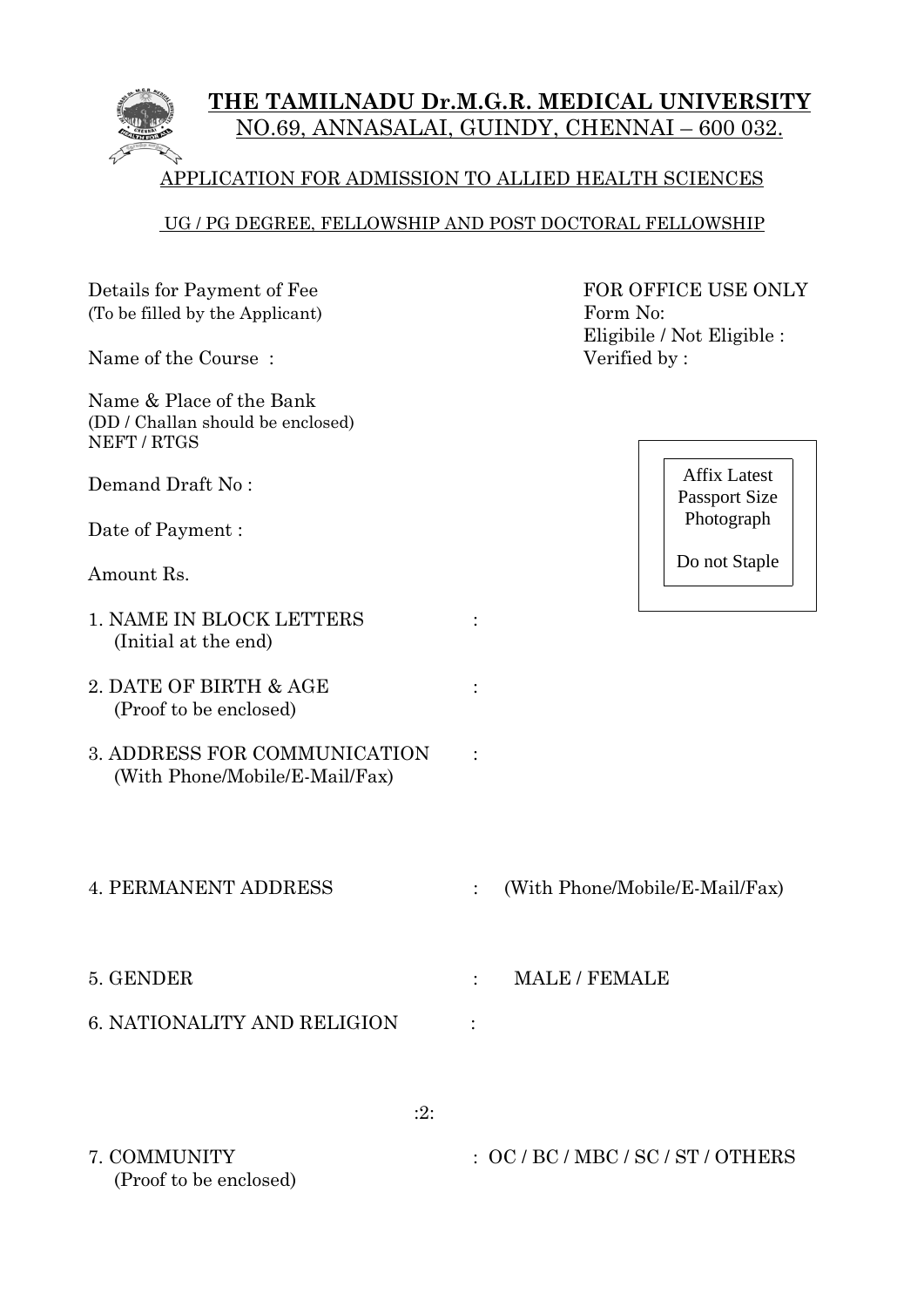### 8. ACADEMIC QUALIFICATION :

| $11.00$ Details           |        |         |  |     |                                       |  |                                     |               |
|---------------------------|--------|---------|--|-----|---------------------------------------|--|-------------------------------------|---------------|
| S.No Name of<br>the Board | Reg.No | Passing |  | try | Year of Physics Chemis Biology Botany |  | Zoology   Aggrega   Percent  <br>te | age           |
|                           |        |         |  |     |                                       |  |                                     | $\frac{0}{0}$ |
|                           |        |         |  |     |                                       |  |                                     |               |

#### $H$ .SC Dotails

| $\vert$ S.No. | Examination<br>passed | Institution | Name of the<br>University | Year of Passing | Percentage of<br>Marks Obtained |
|---------------|-----------------------|-------------|---------------------------|-----------------|---------------------------------|
|               | <b>U.G. DEGREE</b>    |             |                           |                 |                                 |
| 2             | U.G. DIPLOMA          |             |                           |                 |                                 |
| 3             | P.G. DEGREE           |             |                           |                 |                                 |
| 4             | P.G. DIPLOMA          |             |                           |                 |                                 |
| 5             | <b>OTHERS</b>         |             |                           |                 |                                 |

#### 9. NAME OF THE COUNCIL IN WHICH : REGISTERED (Proof to be enclosed)

#### a. REGISTRATION NO. AND DATE

### 10.WHETHER ELIGIBILITY : CERTIFICATE OBTAINED (Enclose Xerox copy)

### 11. WHETHER THE APPLICANT HAS : POSSESSED CLINICAL EXPERIENCE IF SO FURNISH THE FOLLOWING DETAILS

### i) CLINICAL EXPERIENCE

- a. No. Of Years of Priviate Practice :
- b. No. Of Years in Rural Service :
- (Furnish Documentary Evidence) c. No. Of Years of Service in Govt / Private Hospital :  $\qquad \qquad$  : (Furnish Documentary Evidence)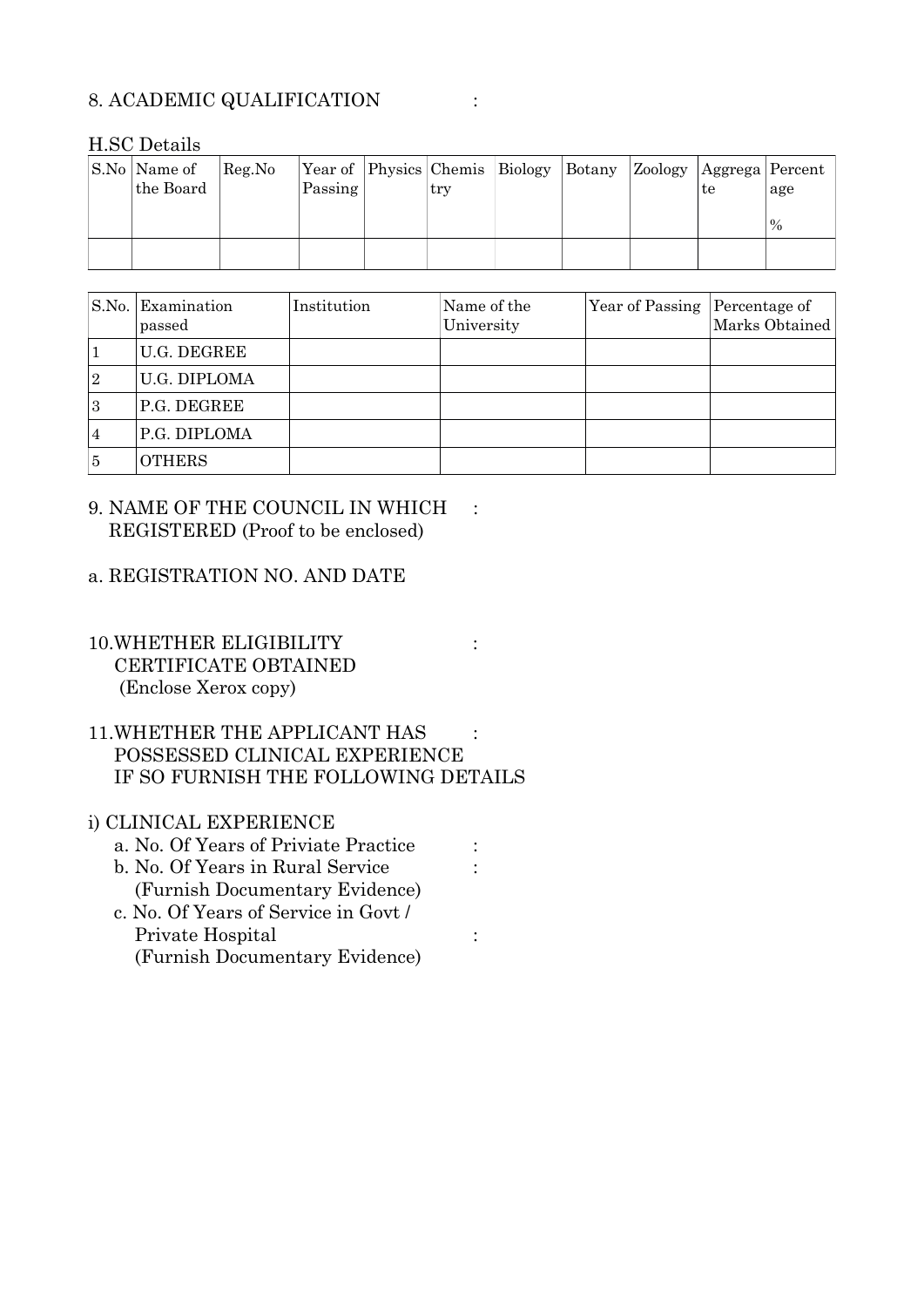#### **DECLARATION BY THE APPLICANT**

I hereby declare that all the particulars furnished by me in the application form are true to the best of my knowledge.

I further declare that if it is found otherwise, i am liable to forfeit the seat and or be removed from the rolls of the institution at whatever stage of study i may be, besides making be liable for criminal prosecution.

SIGNATURE OF THE APPLICANT

PLACE : DATE :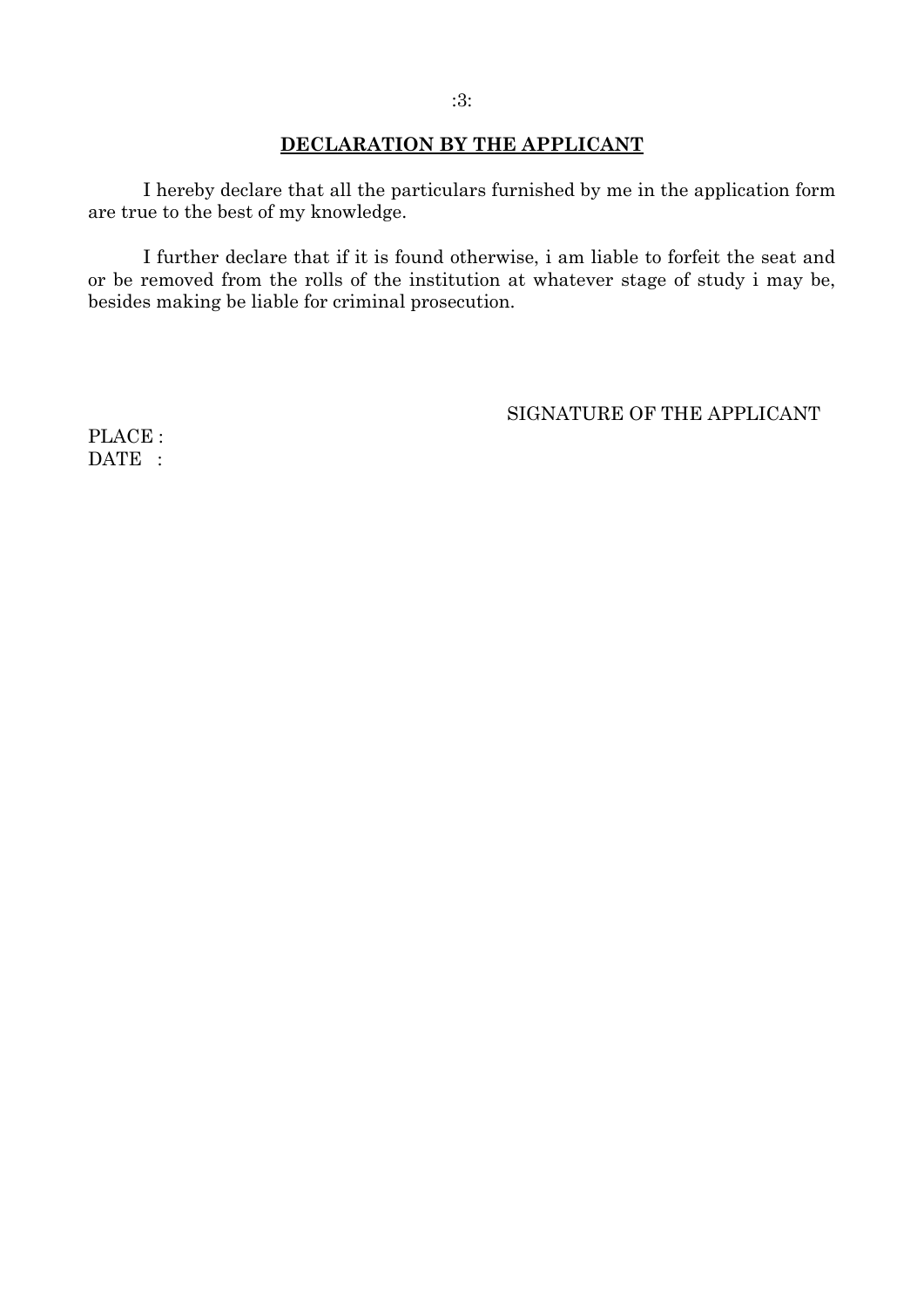#### INSTRUCTIONS

1. The cost of application which is non-refundable is as follows:

| 1. U.G Degree         | $Rs.100/-$  |
|-----------------------|-------------|
| 2. P.G Degree         | $Rs. 200/-$ |
| 3. Fellowship Courses | $Rs.150/-$  |
| 4. Post Doctoral      | $Rs.500/-$  |
| Fellowship Programme  |             |

- 2. All columns in the application must be filled up legibly and signed only by the candidates.
- 3. The said Fee should be paid in the form of an account payee Demand Draft drawn in favour of the Registrar, The Tamil Nadu Dr.MGR Medical University on any one of the Nationalist Bank, Payable at Chennai (or) through a challan of the Indian Overseas Bank Branch available in this University Building.
- 4. If a Candidate discontinues the course there after, he / she has to forfeit the fees already paid.
- 5. This University reserves the right to revise the Tuition Fee from time to time.

6. The Eligibility Certificate obtained from this University for non-H.Sc course i.e. other than H.Sc of Tamilnadu who have obtained their degree from other state / Universities.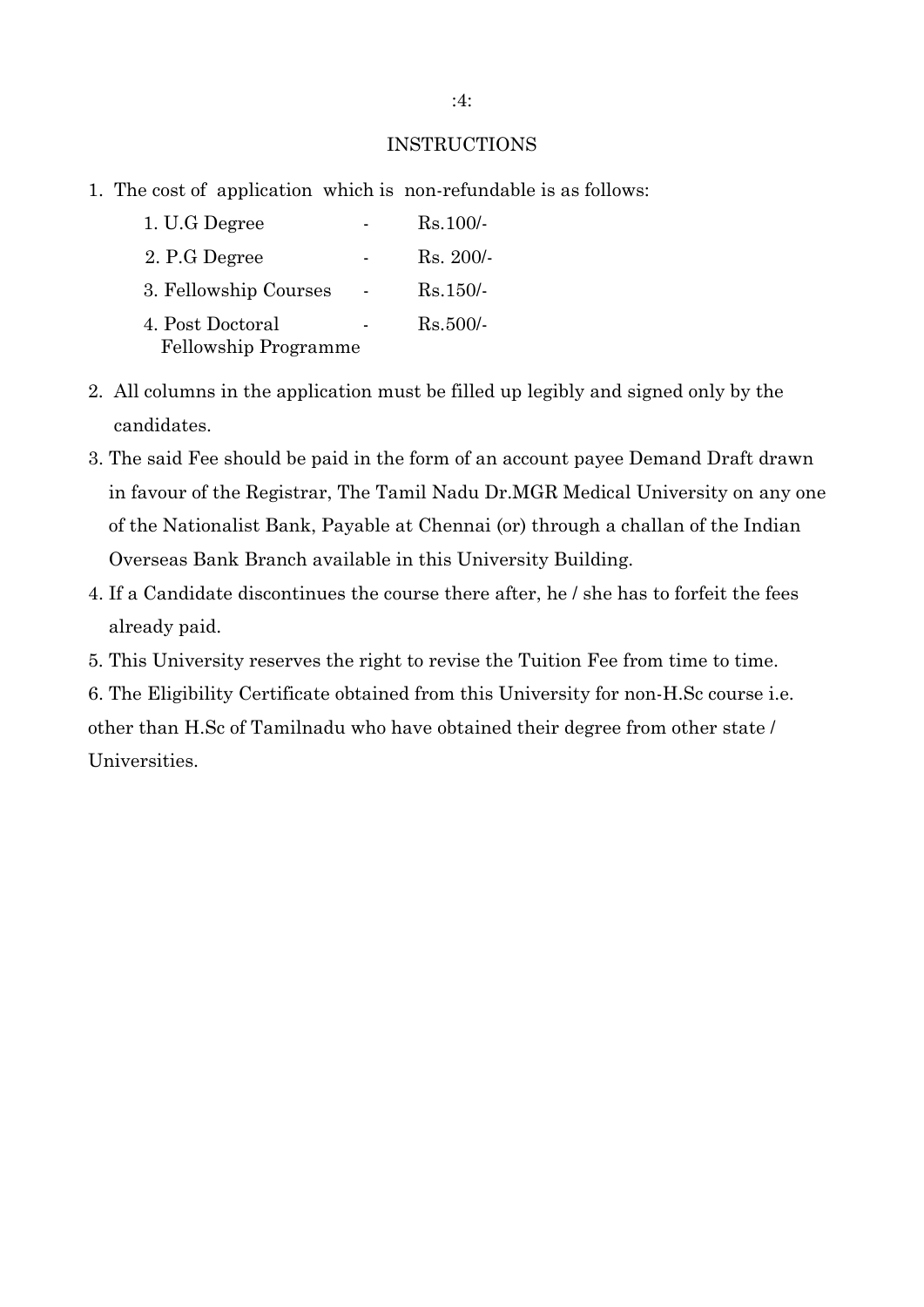### THE TAMILNADU Dr.M.G.R. MEDICAL UNIVERSITY, No.69, ANNASALAI, GUINDY,CHENNAI



# DEPARTMENT OF MEDICAL EDUCATION AND CURRICULUM DEVELOPMENT

## **PROSPECTUS**

### UG / PG DEGREE, FELLOWSHIP COURSES AND POST DOCTORAL FELLOWSHIP PROGRAMME

### **Admission / Selection Process for UG/PG Degree/Fellowship/PDF Courses:-**

- $\triangleright$  Inviting of Application : 21<sup>st</sup> July
- $\triangleright$  Last date for submission of application : 30<sup>th</sup> November
- ➢ Process of selection / Intimation of Final List to the Candidates through

Email / SMS

- $\triangleright$  Last date for Joining the course : 30<sup>th</sup> November
- ➢ Applications **can only be downloaded** from the website
- 
-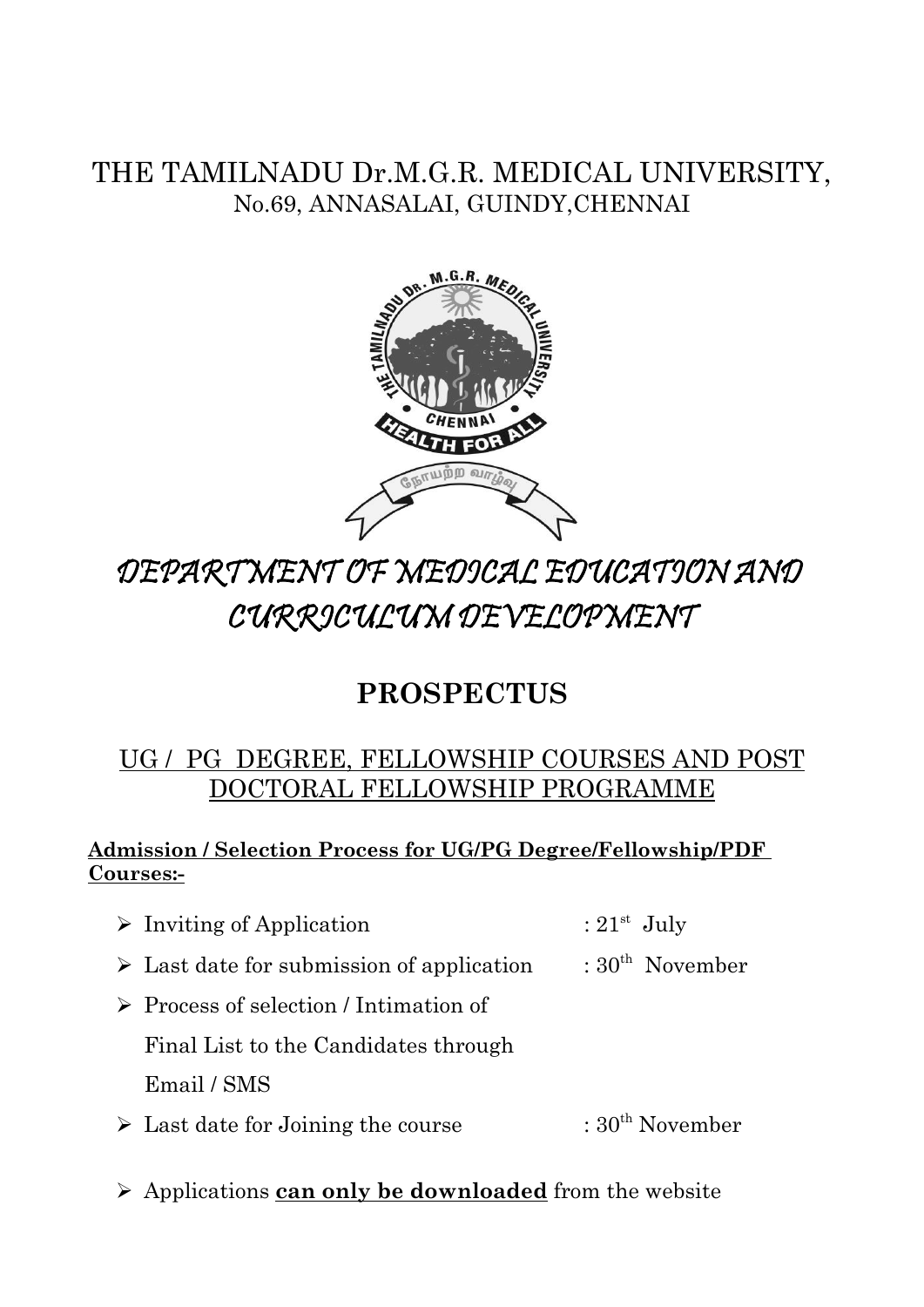www.tnmgrmu.ac.in.

- ➢ Filled application along with necessary enclosure and self addressed envelope with sufficient stamps.
- ➢ Application without the Demand Draft will not be accepted. The name of the candidate and the name of the course should be written on the reverse of the Demand Draft.
- $\geq$  Candidates should send the application with all enclosure in an A4 size cloth lined cover. The template with requisite details available for download should be printed and passed on the cover.
- ➢ Enrolment Number will be assigned by the University.
- ➢ Random Number generated by the computer will be assigned to each candidate before the despatch of Hall Tickets.
- ➢ Eligible Candidates who have not received their call letter for counselling can download their call letters from the website www.cddmgr@gmail.com by entering their Entrance Examination Number and their Date of Birth and attend the Counselling as per the date & time mentioned in the counselling schedule which will also be available on the website. Ph. No. 044-22355120.
- ➢ Bonafide Certificates will not be accepted during the last phase of counselling.
- ➢ Candidates seeking admission to UG/PG Degree, Fellowship and Post Doctoral Fellowship Programme should submit the application form with necessary enclosures which should reach:

 The Registrar The Tamilnadu Dr.M.G.R. Medical University, No.69, Annasalai, Guindy, Chennai – 600 032.

- ➢ The candidates shall ensure that the completed application form with all particulars and enclosur should reach the University within the date and time specified. Applications received by Speed Post / Courier or any other means, after the last date & time will not be accepted.
- $\triangleright$  The University shall not be responsible for any delay in the receipt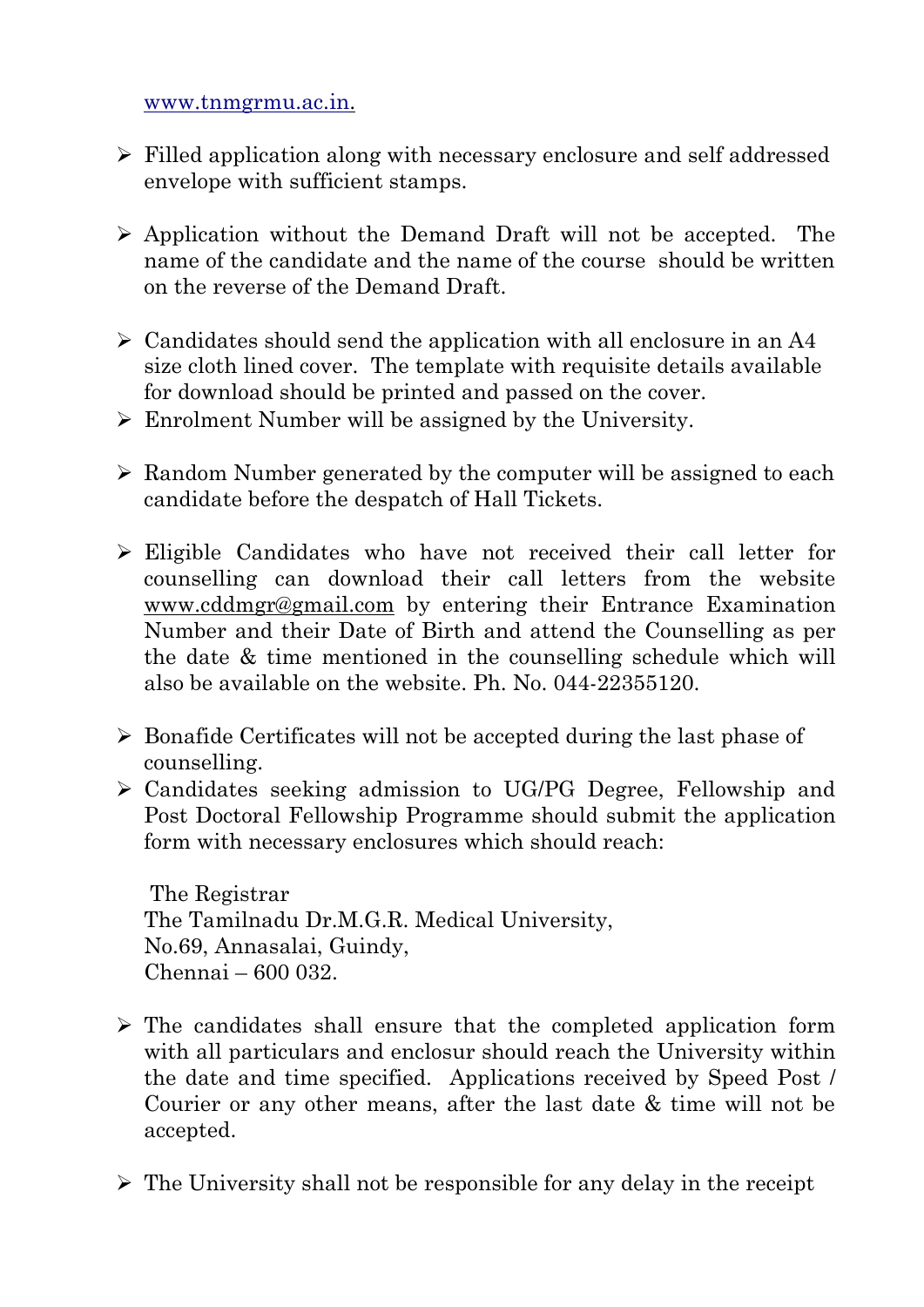or for the loss in transit of application form.

- ➢ The Courses run by the University are intended for skill development acquring knowledge and the courses are not registerable in the Government employment exchange and further the candidates are informed that they have to seek employment based on the merit and the University will no way be responsible for further studies / employment.
- ➢ Service Candidate should send their application through proper channel.
- ➢ Non-Service Candidates should send their applications directly to the Registrar the above address.
- $\triangleright$  No oral enquiry would be entertained.
- ➢ Photocopy / Fax Copy of the application will not be accepted.
- ➢ No Hostel facility available at University.

### ELIGIBILITY CRITERIA:

➢ Minimum eligibility for UG / PG / Diploma, Fellowship and Post Doctoral Fellowship courses in Allied Health Sciences for details visit www.tnmgrmu.ac.in and www.tnmgrmu.edu.in

### ELIGIBILITY CERTIFICATE:

- ➢ Candidates should possess Degree of The Tamilnadu Dr.M.G.R. Medical University or of any other University recognized as equivalent to The Tamilnadu Dr.M.G.R Medical University and recognized by the Medical Council of India. Candidates who have qualified from other Universities should produce Eligiblity Certificate from The Tamilnadu Dr.M.G.R Medical University, Guindy, Chennai.
- ➢ Applications with incomplete or insufficient particulars or without enclosure or those received after the last date mentioned will be summarily rejected (without any intimation to the candidates) .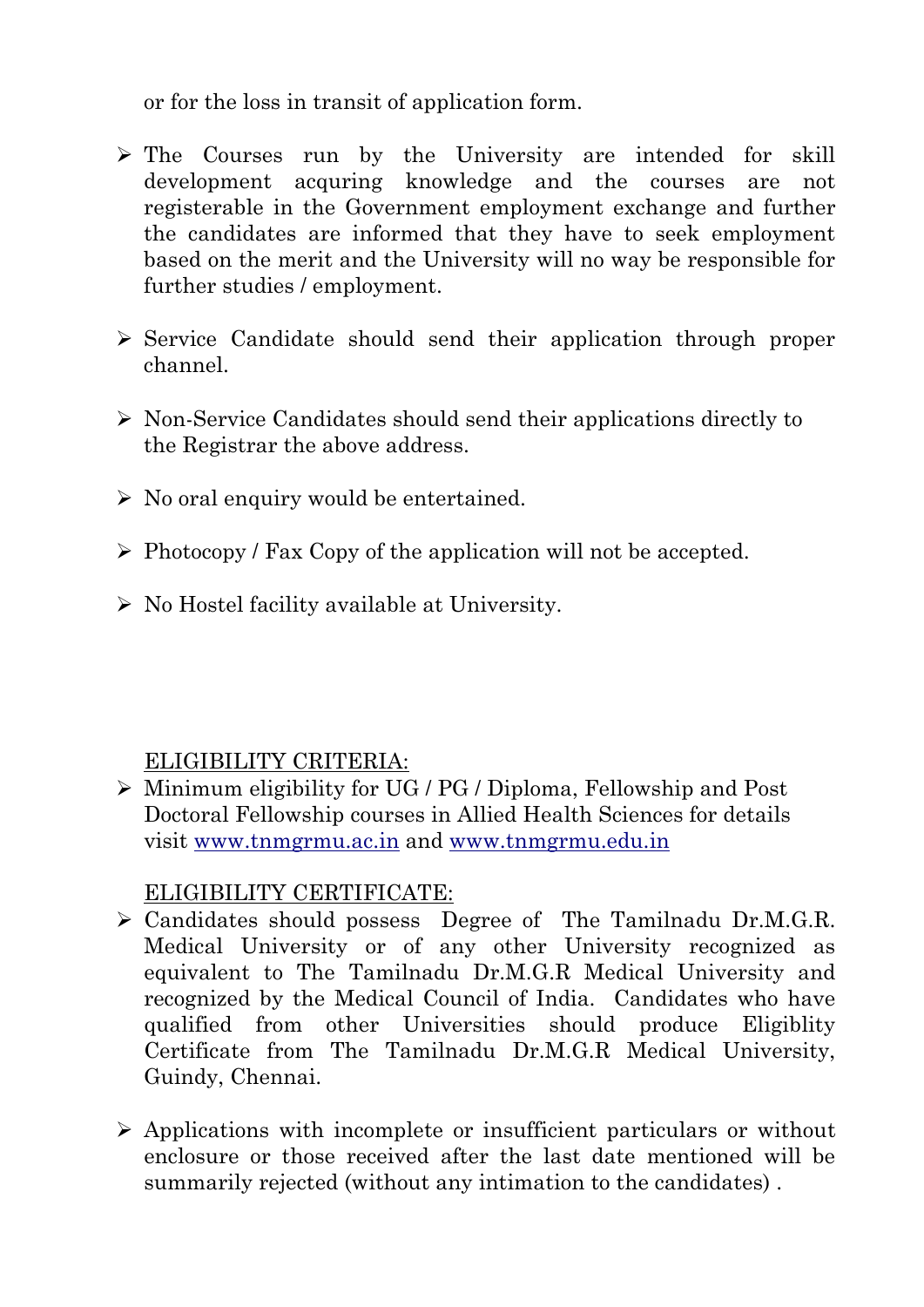- ➢ The applications should reach within the stipulated time. Applications received after the last date will not be accepted irrespective of the date of submission and date of forwarding by the competent authority.
- ➢ Candidates must enclose only the photocopies attested documents in the order as indicated below:

1. Degree Certificate or Provisional Pass Certificate from the University Concerned.

2. Course Completion Certificate from the College where the Candidates has undergone the course.

3.CRRI Completion Certificate from the Dean/Head of the Institution.

4. Permanent Additional Medical Registration Certificate issued by the Medical Council of India / State.

5. Eligibility Certificate from The Tamilnadu Dr.M.G.R. Medical University for candidates who have qualified from other Universities.

6. H.Sc/ Equivalent Examination Mark Sheet.

- $\triangleright$  It shall be the responsibililty of the candidate to give the correct mailing address on the main application form / Scrutiny Form.
- $\triangleright$  The University shall not be held responsible for any loss in transit or for incorrect address given by the candidate.
- $\triangleright$  Filled up applications without the signaure of the candidates will be rejected.
- ➢ The admissions to UG / PG Diploma / Degree, Fellowship and Post Doctoral Fellowship Programmes will close on the cutoff date of admission.

| $\triangleright$ Fees Payable to the Courses: |        |                         |
|-----------------------------------------------|--------|-------------------------|
| Under Graduate Courses (AHS)                  |        | $Rs.22,200$ per year    |
| Post Graduate Courses (AHS)                   |        | $Rs.36,400/$ - per year |
| Fellowship Courses (AHS)                      |        | $Rs.31,250/$ - per year |
| Post Doctoral Fellowship Courses              | $\sim$ | $Rs.42,100/$ - per year |

The University reserves to right to revise the tution fee from time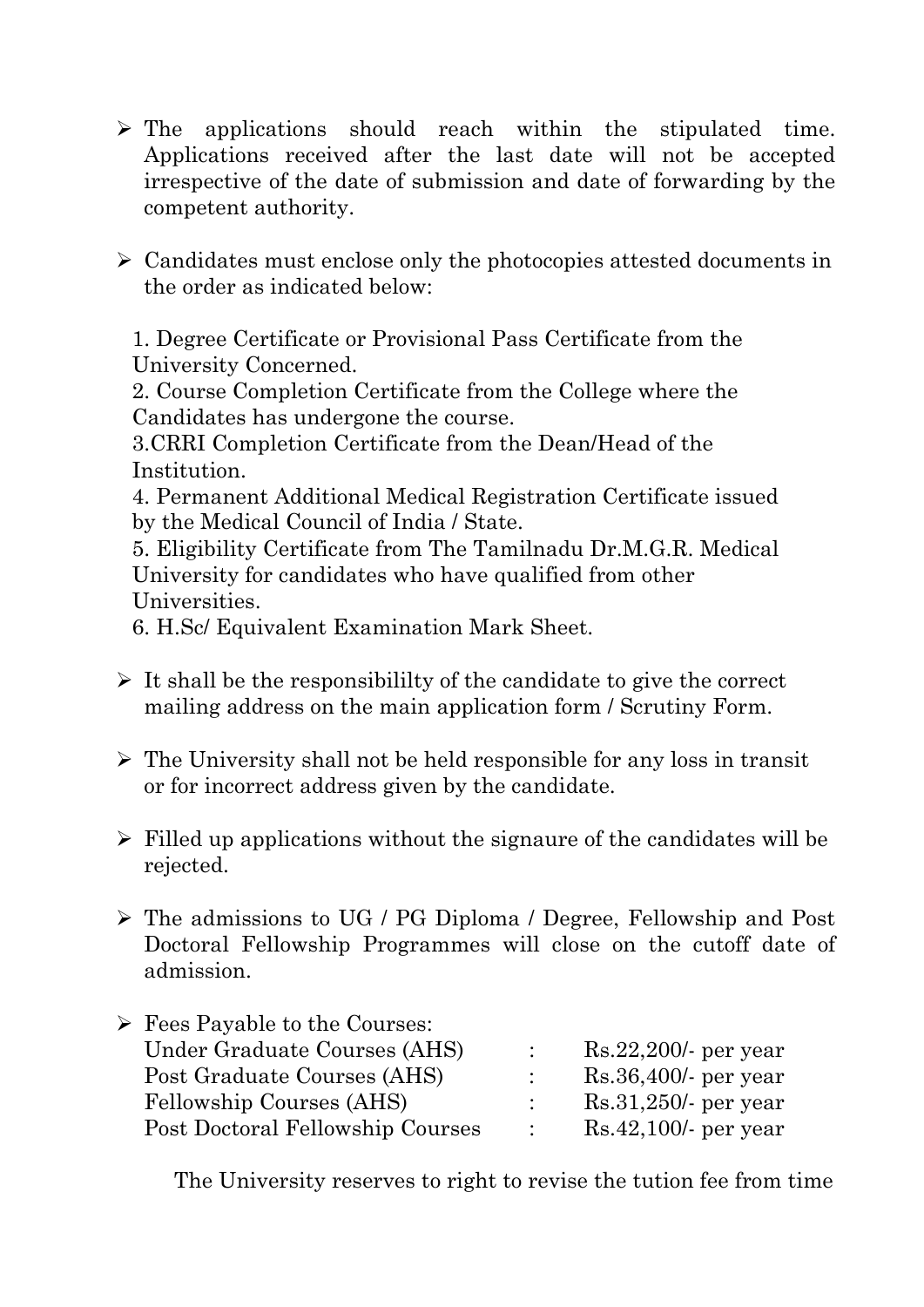to time without prior notification.

All Fees once paid will not be refunded under any circumstances.

➢ No Stipend

### LIST OF AFFILIATED INSTITUTIONS:

- ➢ Madras Medical College, Chennai
- ➢ Stanley Medical College, Chennai
- ➢ Kilpauk Medical College, Chennai
- ➢ Government Multispecialty Hospital, Omendurar Estate, Chennai
- ➢ King Institute, Chennai.
- ➢ The Tamil Nadu Dr. M.G.R. Medical University, Chennai.
- ➢ COMMUNICATION :

All Intimation for communication to the candidates will be sent only to the mailing addess given by the candidate at the time of application. The Intimation / Call Letters will either be sent by Registered Post or Speed Post or Courier Service or in the Websites whichever is feasible depending on the availability of time before counselling. The University will not be held responsible for the Postal Delay and non viewing of Websites.

- $\triangleright$  The selected candidates list will be published on the University Website www.tnmgrmu.ac.in, www.tnmgrmu.edu.in.
- $\triangleright$  The decision of the University in this regard will be Final.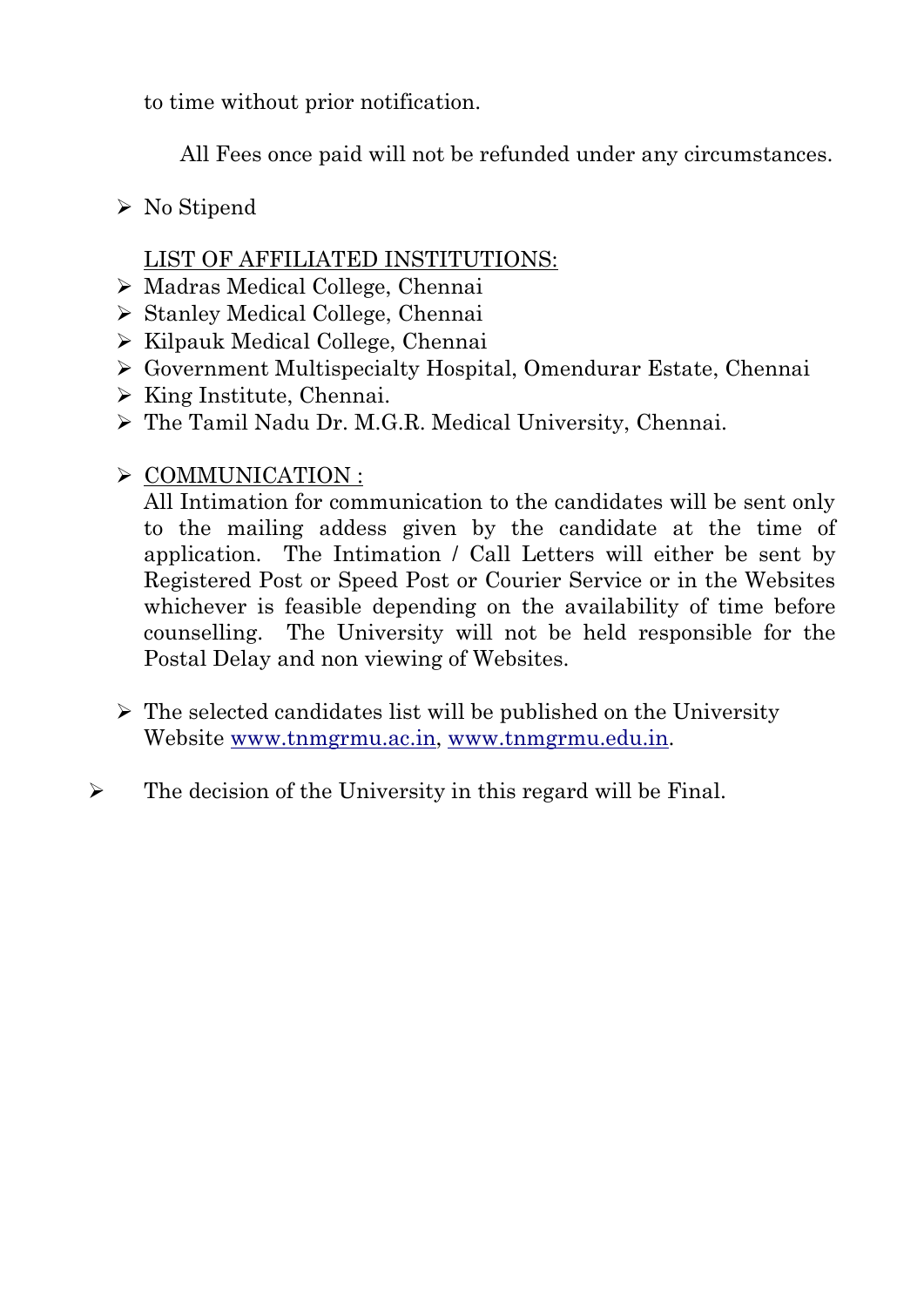### **LIST OF COURSES:**

### **UG DEGREE COURSES:**

- 1. B.OPTOM.
- 2. B.Sc. CARDIOPULMONARY PERFUSION CARE TECHNOLOGY.
- 3. B.Sc. PHYSICIAN ASSISTANT.
- 4. B.Sc. MEDICAL RECORD SCIENCE.
- 5. B.Sc. RADIOLOGY IMAGING TECHNOLOGY.
- 6. B.Sc. RADIOTHERAPY TECHNOLOGY.
- 7. B.Sc. ACCIDENT & EMERGENCY CARE TECHNOLOGY.
- 8. B.Sc. OPERATION THEATRE & ANAESTHESIA TECHNOLOGY
- 9. B.Sc. NEUROELECTROPHYSIOLOGY.
- 10.B.Sc. MEDICAL LABORATORY TECHNOLOGY(MLT)

### **PG DEGREE COURSES:**

- 1. M.Sc. BLOOD BANK TECHNOLOGY.
- 2. M.Sc. MOLECULAR VIROLOGY.
- 3. M.Sc. BIO-STATISTICS.
- 4. M.Sc. MEDICAL LABORATORY TECHNOLOGY.
- 5. M.Sc. EPIDEMIOLOGY.
- 6. M.Sc.GENETIC COUNCELING.
- 7. M.Sc. RADIOLOGY AND IMAGING TECHNOLOGY.
- 8. M.Phil CLINICAL SOCIAL WORK.
- 9. M.Phil CLINICAL PSYCHOLOGY.
- 10. M.Phil PSYCHIATRIC SOCIAL WORK.

### **FELLOWSHIP COURSES**

- 1. FELLOWSHIP IN COSMETOLOGY.
- 2. FELLOWSHIP IN CLINICAL DIABETOLOGY.
- 3. FELLOWSHIP IN ULTRASOUND.
- 4. FELLOWSHIP IN TRANSPLANT CO-ORDINATION.